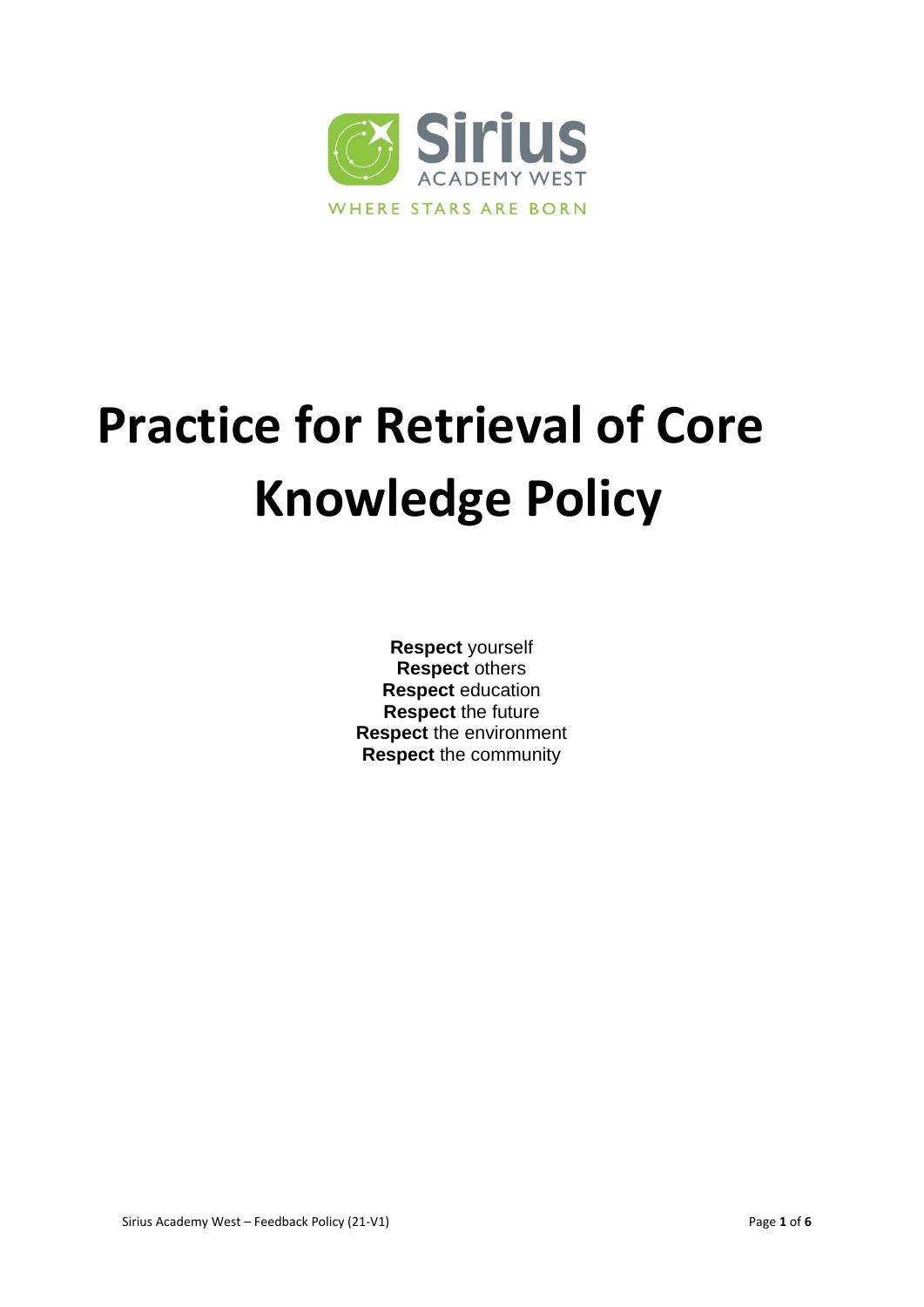## **1. Statement of Policy**

- 1.1 Practice for retrieval of core knowledge can be defined as work that is set which can be completed outside the timetabled curriculum. It contains an element of independent study in that it is not usually directly supervised by a teacher. It is important in raising student achievement and promoting lifelong skills.
- 1.2 Not all practice for retrieval of core knowledge is done at home; in fact, for some students who experience difficulties in working from home, or for some tasks which may require specific resources (books, software, and equipment), the academy can provide suitable resources, time and facilities which are readily available at school.
- 1.3 Practice for retrieval of core knowledge enhances student learning, improves achievement and develops students' study skills and as such is an integral part of the curriculum. It requires careful planning and integration into the scheme of work of each curriculum area.
- 1.4 The Academy believes that practice for retrieval of core knowledge is more likely to be approached positively when students feel that the demands on them are realistic, consistent across the curriculum and worthwhile in terms of what they are learning. The Academy is committed to ensuring that both staff and students use practice effectively with clear guidelines about what is appropriate, how much is expected and when it is to be set. For this purpose, it will include practice of knowledge and skills from a current or earlier lesson or sequence of lessons to secure understanding and learning in the long term. Staff will model appropriate strategies to learn core knowledge and skills during lessons to ensure pupils know how they will complete learning tasks at home. Over time students will develop effective learning habits which support independent revision.
- 1.5 Practice for retrieval of core knowledge booklets will contain the core knowledge all pupils should learn and know within their studied subjects. These booklets will be used regularly at home using the learning strategies gained in lessons to practice knowledge and secure learning in long term memory. Students will be encouraged to establish good habits for working independently outside of the classroom from the beginning of their school career. Students will be supported to develop skills in independent study and practice from year 7 to encourage independent life-long learning. Assessment of this practiced content will form an important part of the overall assessment policy procedures and will occur at the beginning of each lesson using a retrieval practice starter.

1.6 The aims are to: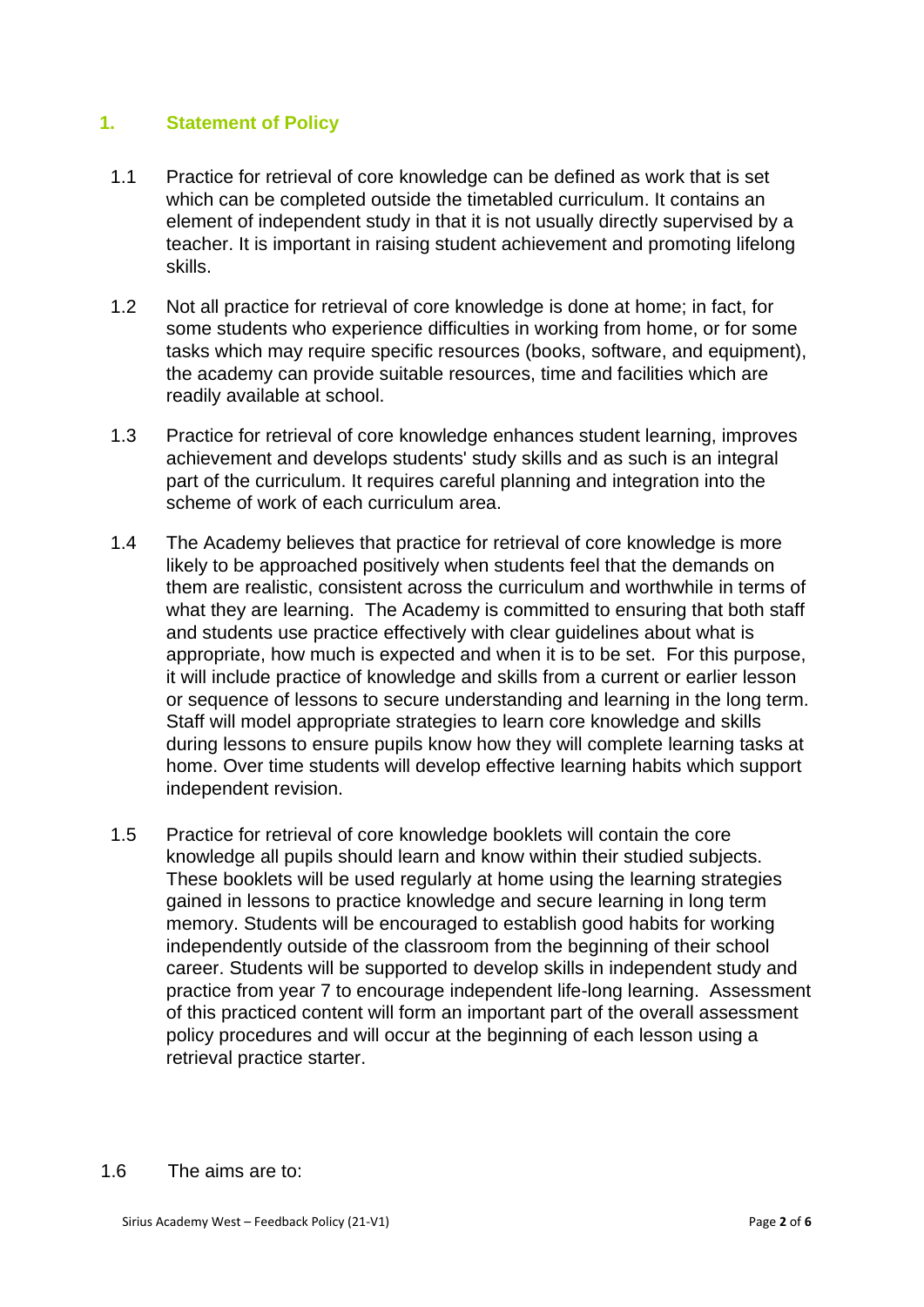- Encourage parents/carers to become involved in their children's work through being aware of the core knowledge needed for each subject and the strategies their children can use at home to learn the core knowledge
- To give all students the opportunity to practice, consolidate and extend what they have learned in the Academy and to make best use of an effective way of improving learning
- To help students to plan their time and develop confidence in learning
- To help students develop independent learning skills, to use now and in their future life
- To inform parents/carers about their children's learning and the approaches and techniques used in the Academy to ensure knowledge learnt is retained in long term memory
- To make practice for retrieval of core knowledge an integral and planned part of every scheme of work

# **2. Other policies**

This policy should be read in conjunction with the following:

Assessment, Recording and Reporting Policy

### **3. Allocation of Practice for Retrieval tasks**

- 3.1 Practice of core knowledge helps raise achievement through the consolidation and reinforcement of skills and knowledge gained during lesson time. Research has shown that regular retrieval practice secures learning in the long term memory and improves pupils outcomes.
- 3.2 There will be a minimum of 2 learning tasks set each day. It is expected that every lesson will provide opportunities for practice of skills and knowledge learnt within a lesson or sequence of lessons independently outside of the classroom. This frequent practice of core knowledge will ensure that pupils have the opportunity to retain knowledge and skills in their long term memory that will support their success in internal or external examinations. Where appropriate these opportunities for securing learning may utilise practice of knowledge or skills learnt at an earlier date to support long term memory development.
- 3.3 In Key Stage 3 each home learning activity should take approximately **15-30 minutes**. In Key Stage 4 each subject will set approximately **1 hour** of home learning of core knowledge.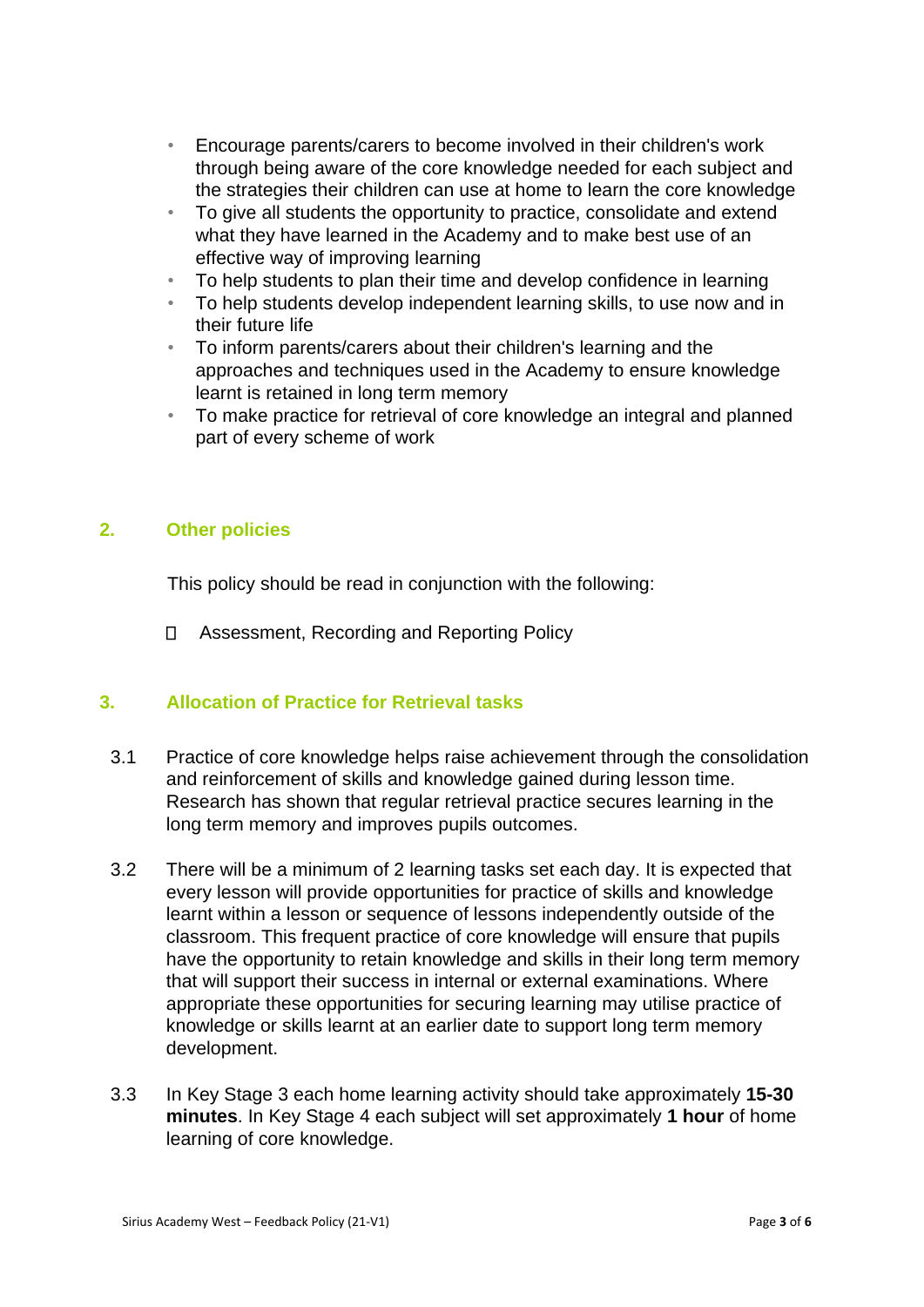- 3.4 Students will be asked to record practice learning tasks in their planners and in some cases will receive reminders from the teacher directly or by email where these are not being completed. Members of the Senior Leadership Team will also monitor the setting and completion of learning practice of core knowledge tasks.
- 3.5 Practice of learning task completion will be monitored by Curriculum Directors through calendared learning visits, pupils learning reviews and learning forums.
- 3.6 Parents/Carers are asked to support their son/daughter and encourage them to complete independent learning at home using the core knowledge booklets using the learning strategies detailed in the "how to learn core knowledge" booklet and strategies modelled by staff in lessons.

### **4. Use variety**

- 4.1 Staff must set learning tasks which are varied in content and strategies used to learn the knowledge, sufficiently differentiated and which is seen by students as being of value. Where appropriate these may include opportunities to practice learning of content and skills learnt from an earlier date to support long term memory development through spaced learning.
- 4.2 Learning tasks should not penalise students who do not learn as quickly as other students for reasons related to individual needs, nor should it result in higher ability students receiving less learning time than other students.

### **5. Set and marked regularly**

5.1 In order to emphasise the contribution practice of core knowledge makes to learning, this must be set in every subject and where appropriate, receive prompt and constructive feedback. Staff will follow up the home learning tasks using retrieval quizzes and mini assessments following the deadline date in the lesson to check on the learning.

### **6. Use of the Academic planner**

6.1 All students have an academic planner in which they note down what learning tasks have been set for each lesson. The teacher must ensure that all students do this. The diary is signed by the parent/carer(s) and form tutor each week. Where a learning task is not completed (identified when a student is unable to answer a sufficient level of questions in a retrieval practice starter), the teacher can mark a red 'P' in the diary to indicate this to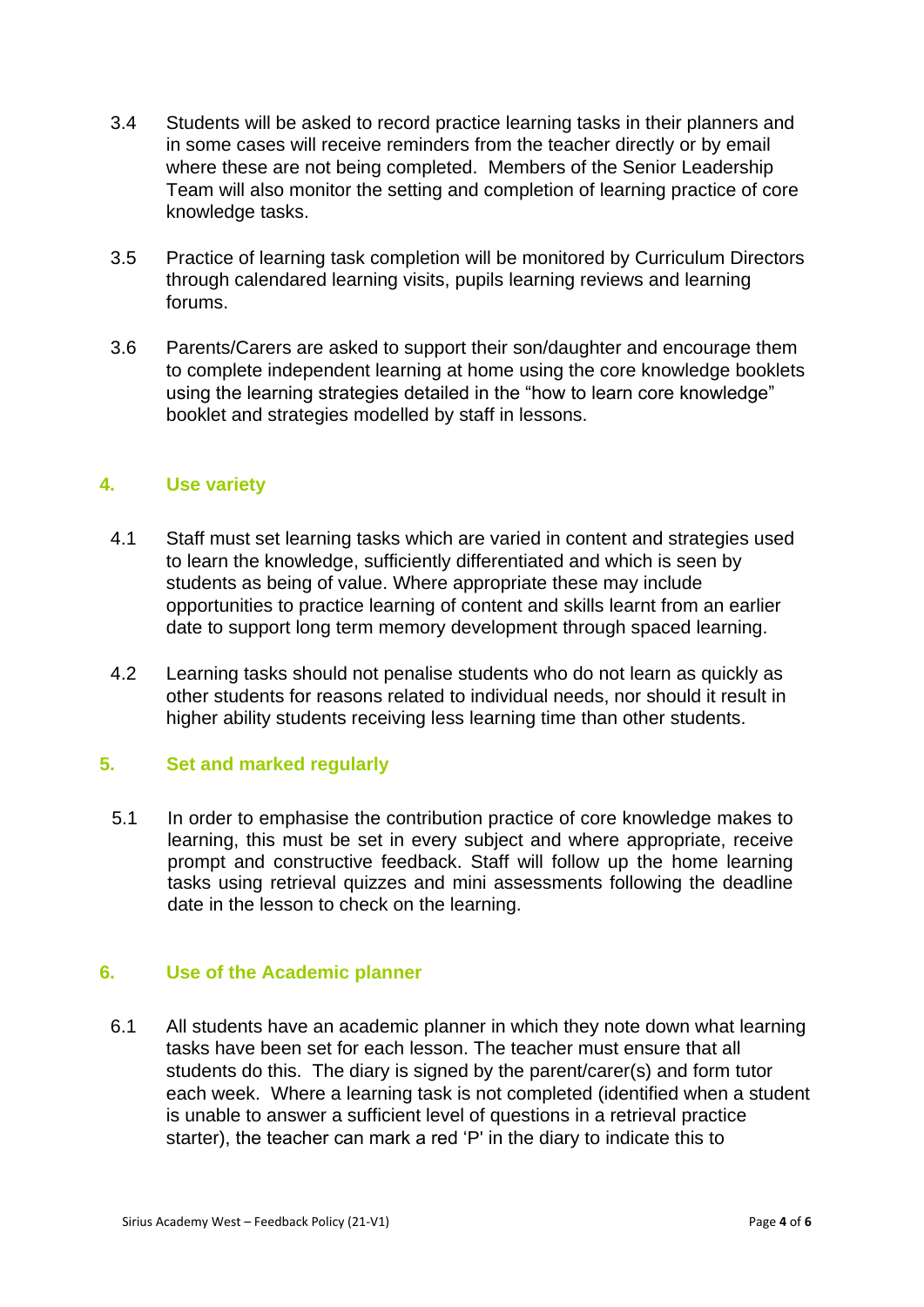parents/carers and form tutor. A comment can also be made on the Academy Marking Template.

6.2 The Parent/Carer, Student-Academy contract highlights the need for parents/carers to support their child's education, through assisting in independent work at home and providing appropriate facilities at home for the completion of these tasks.

## **7. Practice for Learning Core Knowledge timetable**

- 7.1 Every student has 6 lessons per day. In order to further enhance the quality of learning, it is expected that every subject will set opportunities for practice of core knowledge and skills learnt within the lesson or sequence of lessons to be completed within a timeframe.
- 7.2 A timetable detailing the frequency of the opportunities for practice of learning tasks and the core knowledge booklets to support this will be available to students, teachers, parents and carers via the academy website and Moodle.

### **8. Help in difficulty**

8.1 Staff must encourage students to return for help if they seem to be spending excessive amounts of time learning core knowledge because of difficulties retaining the information. Where this is occurring it is likely that understanding is inhibiting memory and support to understand the knowledge will be available. Where understanding is sufficient, the teacher will recommend a different learning strategy to learn the core knowledge, guiding the student to reflect metacognitively on the strategies they use for learning. The Academy is committed to ensuring that students have access to ICT, VLE and the internet at breaks and after school in order to assist in the learning of core knowledge.

### **9. Ensuring it happens**

- 9.1 Curriculum Directors have responsibility for making sure that teachers within their department know, understand and implement this policy.
- 9.2 Students are expected to complete learning tasks to a good level, identified in the retrieval practice starters.
- 9.3 Staff will record any non-completion of practice tasks via the behaviour log. Sanctions will be put in place for students who choose not to complete the